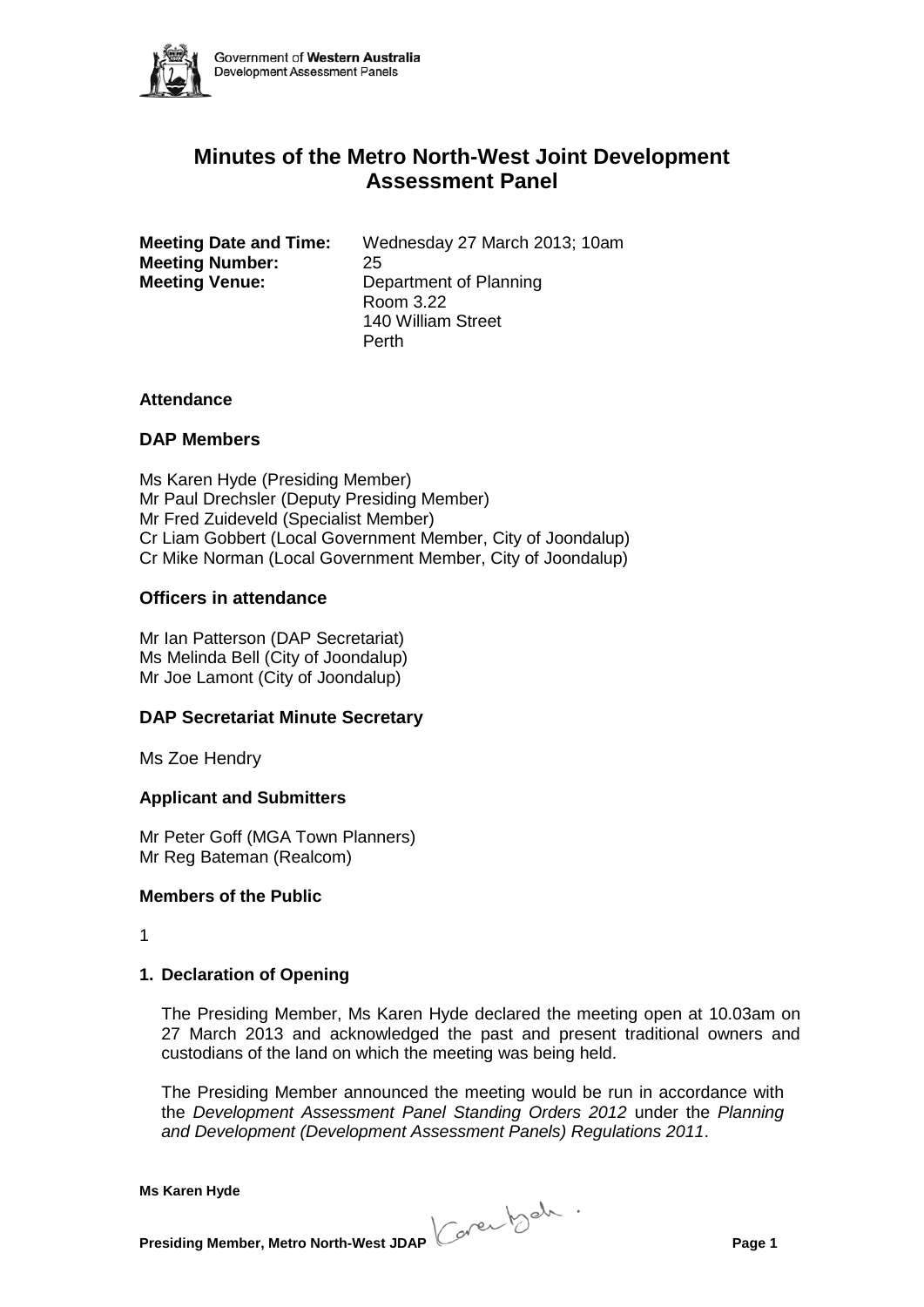

The Presiding Member advised that the meeting is being audio recorded in accordance with Section 5.16 of the Standing Orders 2012; No Recording of Meeting, which states: *'A person must not use any electronic, visual or audio recording device or instrument to record the proceedings of the DAP meeting unless the Presiding Member has given permission to do so.'* The Presiding Member granted permission for the minute taker to record proceedings for the purpose of the minutes only.

# **2. Apologies**

Nil

# **3. Members on Leave of absence**

Nil

#### **4. Noting of minutes**

Minutes of the Metro North-West JDAP meeting No.24 held on 18 March 2013 have been signed and published on the DAP website.

#### **5. Disclosure of interests**

Nil

#### **6. Declaration of Due Consideration**

All members declared that they had duly considered the documents.

# **7. Form 1 - Responsible Authority Reports and Presentations**

**7.1** Mr Peter Goff (MGA Town Planners) presented for the application at Item 7.2. The presenter gave an overview of the amendments to the application.

Mr Goff answered questions from the Panel.

**7.2** Application Details: Proposed Shop Extension (Dan Murphy's Liquor

Outlet) to the Carine Tavern and Associated Signage Additions Property Location: Lot 12 (No.493) Beach Road, Duncraig Applicant: MGA Town Planners Owner: ALH Group Property Holdings Pty Ltd Responsible authority: City of Joondalup Report date: 27 March 2013 DoP File No: DP/12/00977

# **REPORT RECOMMENDATION / PRIMARY MOTION**

**Moved by:** Mr Paul Drechsler **Seconded by:** Mr Fred Zuideveld

**Presiding Member, Metro North-West JDAP Page 2**  $\left(\begin{array}{c} 0 & 0 \\ 0 & 0 \end{array}\right)$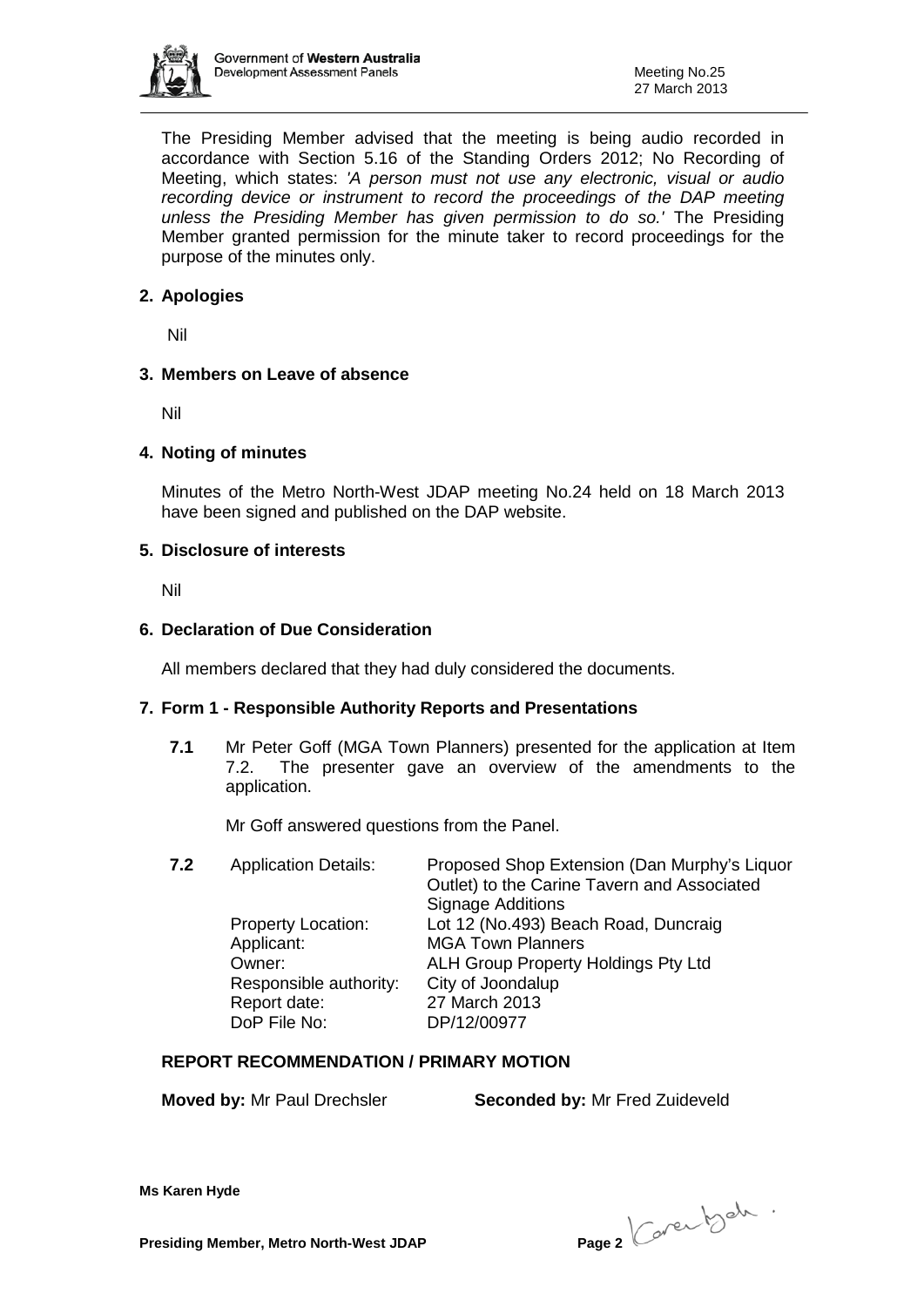

The Metro North-West Joint Development Assessment Panel, pursuant to section 31 of the *State Administrative Tribunal Act 2004*, and as invited by the State Administrative Tribunal in respect of SAT application DR 381 of 2012, resolves to:

Reconsider its decision dated 17 October 2012 and approve DAP Application reference DP/12/0097, subject to the amended plans set out in Attachment 2 to this report dated 19 March 2013, and in accordance with Clause 6.9 of the City of Joondalup District Planning Scheme No. 2, subject to the following conditions:

#### **Conditions**

- 1. This decision constitutes planning approval only and is valid for two (2) years from the date of this decision letter. If the subject development is not substantially commenced within the two (2) year period, the approval shall lapse and be of no further effect.
- 2. A Construction Management Plan being submitted and approved prior to the commencement of construction. The management plan shall detail how it is proposed to manage:
	- all forward works for the site;
	- the delivery of materials and equipment to the site:
	- the storage of materials and equipment on the site:
	- the parking arrangements for the contractors and subcontractors;
	- other matters likely to impact on the surrounding properties;
- 3. A Refuse Management Plan indicating the method of rubbish collection is to be submitted to and approved by the City, prior to the commencement of construction.
- 4. Detailed landscaping plans shall be submitted to the City for approval prior to the commencement of construction. These landscaping plans are to indicate the proposed landscaping treatment(s) of the subject site and the adjoining road verge(s), and shall:
	- Be drawn at an appropriate scale of either 1:100, 1:200 or 1:500;
	- Provide all details relating to paving, treatment of verges and tree planting in the car park;
	- Show spot levels and/or contours of the site;
	- Indicate any natural vegetation to be retained and the proposed manner in which this will be managed;
	- Be based on water sensitive urban design principles to the satisfaction of the City;
	- Be based on Designing out Crime principles to the satisfaction of the City; and
	- Show all irrigation design details.
- 5. Landscaping and reticulation shall be established in accordance with the approved landscaping plans, Australian Standards and best trade practice prior to the development first being occupied and thereafter maintained to the satisfaction of the City.

**Presiding Member, Metro North-West JDAP Page 3**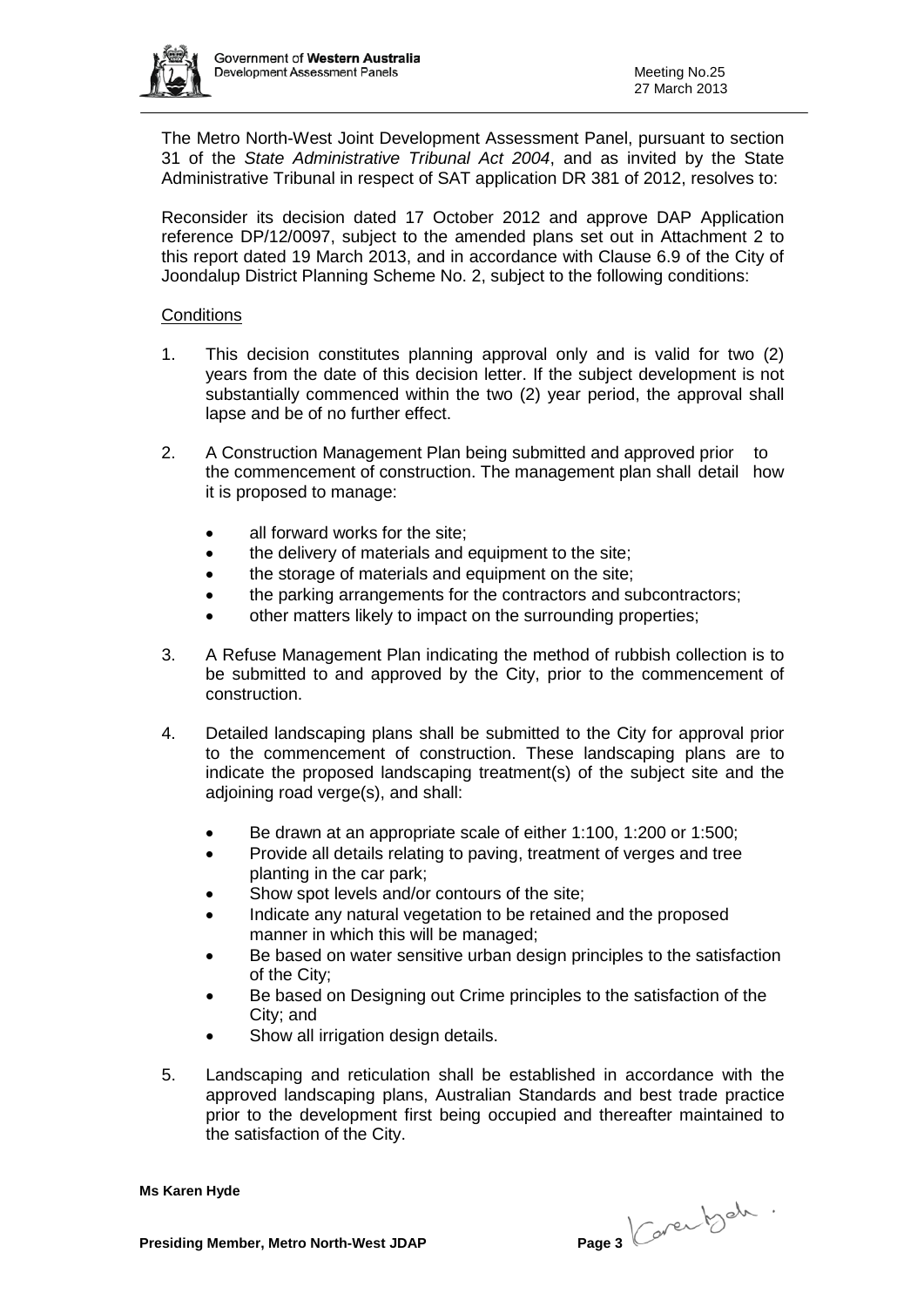

- 6. The car parking shade trees as indicated on the approved plans shall be installed prior to the development first being occupied. The trees shall be located within tree wells and protected from damage by vehicles and maintained to the satisfaction of the City.
- 7. Any proposed external building plant, including air conditioning units, piping, ducting and water tanks, being located so as to minimise any visual and noise impact on surrounding landowners, and screened from view from the street, and where practicable from adjoining buildings, with details of the location of such plant being submitted for approval by the City prior to the commencement of construction.
- 8. An onsite stormwater drainage system, with the capacity to contain a 1:100 year storm of 24-hour duration, is to be provided prior to the development first being occupied, and thereafter maintained to the satisfaction of the City. The proposed stormwater drainage system is required to be shown on the Building Permit submission and be approved by the City prior to the commencement of construction.
- 9. The car parking bays, driveways and access points shown on the approved plans are to be designed, constructed, drained and marked in accordance with the Australian Standard for Off-street Car Parking (AS/NZS2890.1 2004), Off-street Parking for People with Disabilities (AS/NZS2890.6 2009) and Off-street Commercial Vehicle Facilities (AS2890.2:2002), prior to the occupation of the development. These bays are to be thereafter maintained to the satisfaction of the City.
- 10. Bicycle parking facilities shall be provided in accordance with the Australian Standard for Off Street Car Parking – Bicycles (AS2890.3-1993) prior to the development first being occupied. Details of bicycle parking area(s) shall be provided and approved by the City prior to the commencement of construction.
- 11. All external walls of the proposed building shall be of a clean finish, and shall at all times be maintained to a high standard, including being free of vandalism, to the satisfaction of the City;
- 12. The tavern, including all function room areas shall not exceed a maximum capacity of 569 persons at any given time.

# Advice notes

- 1. In relation to condition 1 above, where an approval has so lapsed, no development shall be carried out without the further approval of the City having first been sought and obtained.
- 2. In relation to condition 3, a refuse management plan is required which must consider the total amount of waste that would be expected, the number and type of bins proposed, the frequency of collection, method of collection and other issues affecting handling of waste.

**Presiding Member, Metro North-West JDAP Page 4**  $\left(\begin{array}{c} 0 & 0 \\ 0 & 0 \end{array}\right)$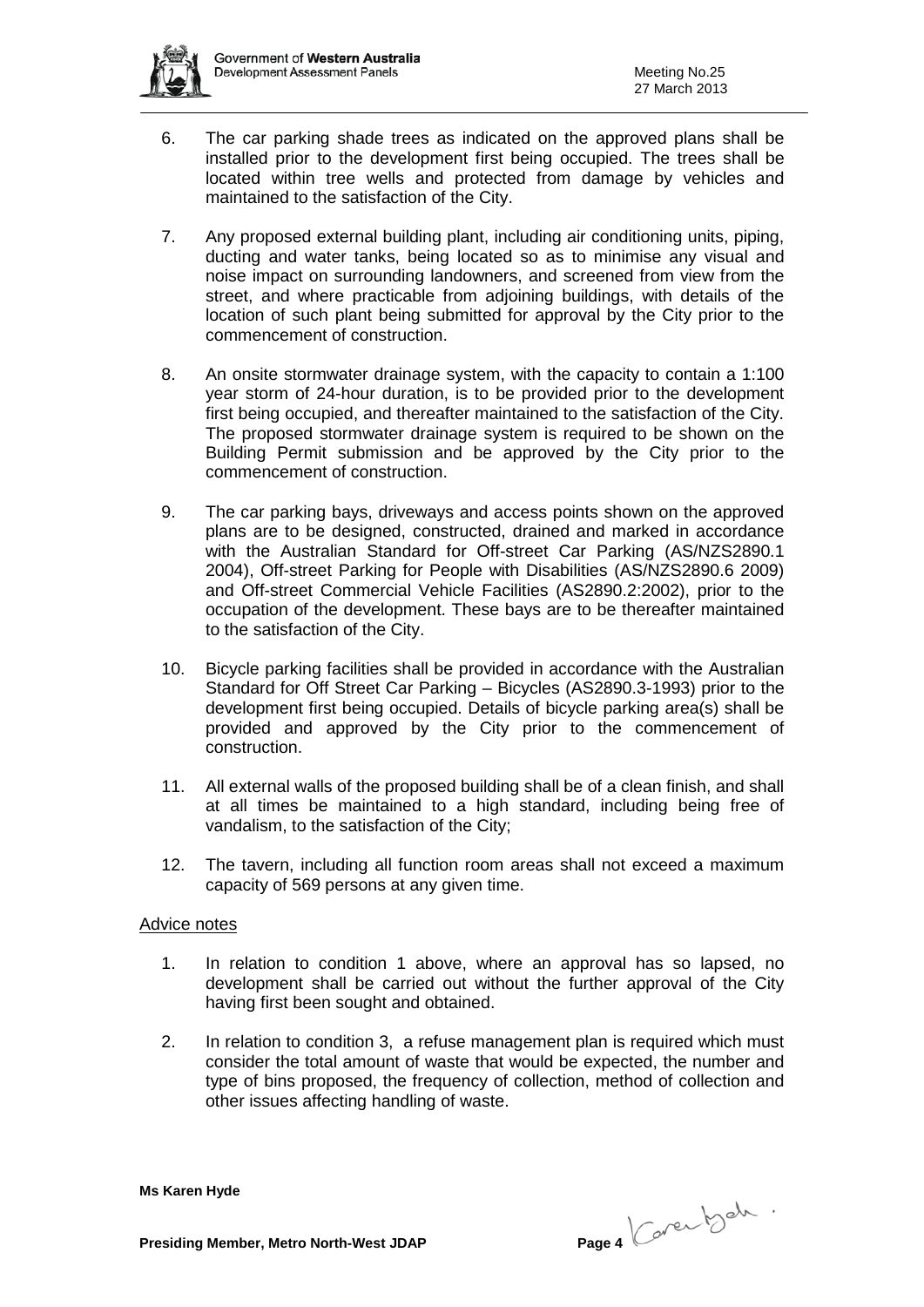

- 3. In relation to condition 10 above, the applicant and developer are strongly encouraged to consider the need for the provision of suitable amounts of shaded, secure, bicycle parking areas and end-of-trip facilities on the site.
- 4. The City's Local Laws require all commercial developments to be provided with a bin storage area of sufficient size to accommodate the bins that will be used and incorporating wash-down facilities. Minimum specification is a suitably screened 1.5m x 1.5m concrete pad 100mm thick with a floor graded to a floor waste connected to sewer and a hose cock.
- 5. Kitchen and food related areas to be designed and built in accordance with the Food *Act 2008*. It is recommended that detailed plans of the kitchen area are submitted to the City's Health & Environmental Services section for assessment and comment prior to obtaining a Building Permit. Please contact Health & Environmental Services on 9400 4933 for further information.
- 6. A report is required from a qualified acoustic consultant showing that noise generated by plant and equipment in the proposed development will meet the assigned levels of the *Environmental Protection (Noise) Regulations 1997* at the nearest noise sensitive premises. Report must also confirm if noise generated by bin servicing and deliveries to the proposed development prior to 7am or after 7pm Monday to Saturday and prior to 9am or after 7pm on Sunday and Public Holidays will meet the assigned levels of the *Environmental Protection (Noise) Regulations 1997* at the nearest noise sensitive premises.

# **AMENDING MOTION**

**Moved by: Cr Mike Norman <b>Seconded by: Cr Liam Gobbert** 

To add Condition 13 to read:

*The glazing along the eastern facade of the building (pedestrian passageway) shall be provided with appropriate levels of passive shading in order to improve the thermal efficiency of the building, to the satisfaction of the City. Such shading mechanisms or devices shall be shown on the plans submitted with the Building Permit application, for approval by the City.*

**REASON:** To provide adequate shading to the satisfaction of the City of Joondalup.

# **The Amending Motion was put and CARRIED UNANIMOUSLY.**

#### **PRIMARY MOTION (AS AMENDED)**

The Metro North-West Joint Development Assessment Panel, pursuant to section 31 of the *State Administrative Tribunal Act 2004*, and as invited by the State Administrative Tribunal in respect of SAT application DR 381 of 2012, resolves to:

Reconsider its decision dated 17 October 2012 and approve DAP Application reference DP/12/0097, subject to the amended plans set out in Attachment 2 to

**Presiding Member, Metro North-West JDAP Page 5**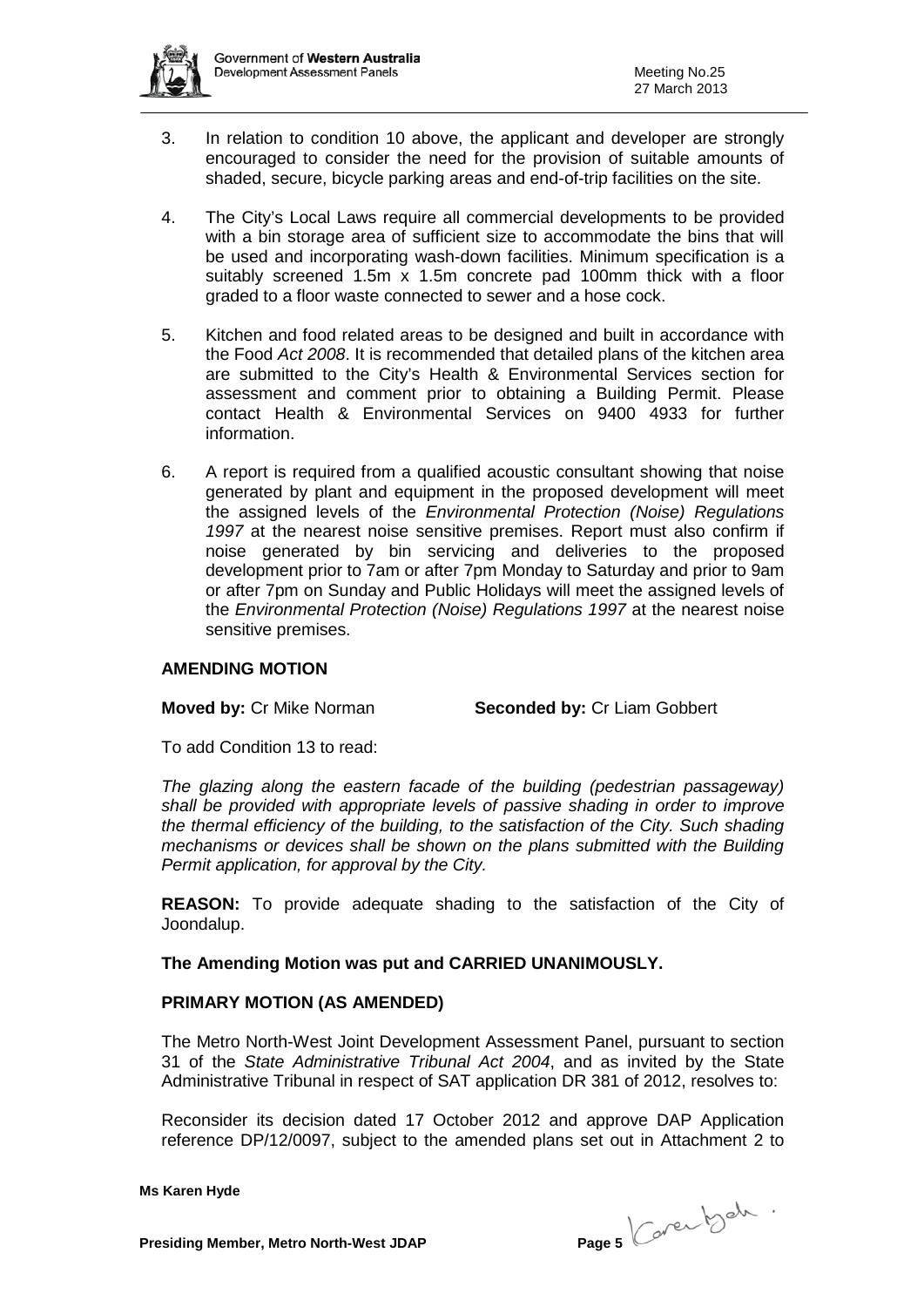

this report dated 19 March 2013, and in accordance with Clause 6.9 of the City of Joondalup District Planning Scheme No. 2, subject to the following conditions:

# **Conditions**

- 1. This decision constitutes planning approval only and is valid for two (2) years from the date of this decision letter. If the subject development is not substantially commenced within the two (2) year period, the approval shall lapse and be of no further effect.
- 2. A Construction Management Plan being submitted and approved prior to the commencement of construction. The management plan shall detail how it is proposed to manage:
	- all forward works for the site:
	- the delivery of materials and equipment to the site;
	- the storage of materials and equipment on the site;
	- the parking arrangements for the contractors and subcontractors;
	- other matters likely to impact on the surrounding properties;
- 3. A Refuse Management Plan indicating the method of rubbish collection is to be submitted to and approved by the City, prior to the commencement of construction.
- 4. Detailed landscaping plans shall be submitted to the City for approval prior to the commencement of construction. These landscaping plans are to indicate the proposed landscaping treatment(s) of the subject site and the adjoining road verge(s), and shall:
	- Be drawn at an appropriate scale of either 1:100, 1:200 or 1:500;
	- Provide all details relating to paving, treatment of verges and tree planting in the car park;
	- Show spot levels and/or contours of the site;
	- Indicate any natural vegetation to be retained and the proposed manner in which this will be managed;
	- Be based on water sensitive urban design principles to the satisfaction of the City;
	- Be based on Designing out Crime principles to the satisfaction of the City; and
	- Show all irrigation design details.
- 5. Landscaping and reticulation shall be established in accordance with the approved landscaping plans, Australian Standards and best trade practice prior to the development first being occupied and thereafter maintained to the satisfaction of the City.
- 6. The car parking shade trees as indicated on the approved plans shall be installed prior to the development first being occupied. The trees shall be located within tree wells and protected from damage by vehicles and maintained to the satisfaction of the City.

**Presiding Member, Metro North-West JDAP Page 6**  $\left(\begin{array}{c} 0 & 0 \\ 0 & 0 \end{array}\right)$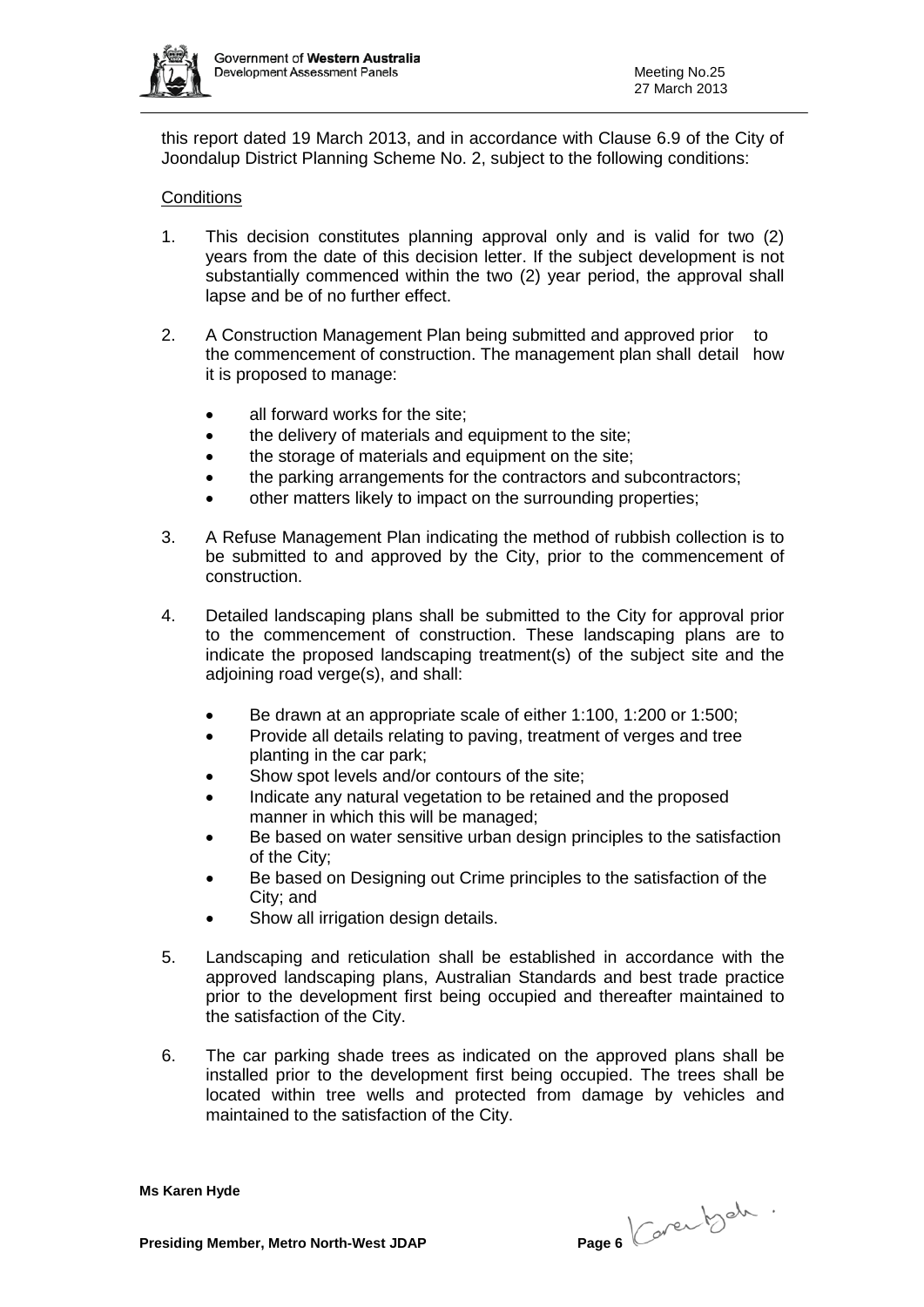

- 7. Any proposed external building plant, including air conditioning units, piping, ducting and water tanks, being located so as to minimise any visual and noise impact on surrounding landowners, and screened from view from the street, and where practicable from adjoining buildings, with details of the location of such plant being submitted for approval by the City prior to the commencement of construction.
- 8. An onsite stormwater drainage system, with the capacity to contain a 1:100 year storm of 24-hour duration, is to be provided prior to the development first being occupied, and thereafter maintained to the satisfaction of the City. The proposed stormwater drainage system is required to be shown on the Building Permit submission and be approved by the City prior to the commencement of construction.
- 9. The car parking bays, driveways and access points shown on the approved plans are to be designed, constructed, drained and marked in accordance with the Australian Standard for Off-street Car Parking (AS/NZS2890.1 2004), Off-street Parking for People with Disabilities (AS/NZS2890.6 2009) and Off-street Commercial Vehicle Facilities (AS2890.2:2002), prior to the occupation of the development. These bays are to be thereafter maintained to the satisfaction of the City.
- 10. Bicycle parking facilities shall be provided in accordance with the Australian Standard for Off Street Car Parking – Bicycles (AS2890.3-1993) prior to the development first being occupied. Details of bicycle parking area(s) shall be provided and approved by the City prior to the commencement of construction.
- 11. All external walls of the proposed building shall be of a clean finish, and shall at all times be maintained to a high standard, including being free of vandalism, to the satisfaction of the City;
- 12. The tavern, including all function room areas shall not exceed a maximum capacity of 569 persons at any given time.
- 13. The glazing along the eastern facade of the building (pedestrian passageway) shall be provided with appropriate levels of passive shading in order to improve the thermal efficiency of the building, to the satisfaction of the City. Such shading mechanisms or devices shall be shown on the plans submitted with the Building Permit application, for approval by the City.

#### Advice notes

- 1. In relation to condition 1 above, where an approval has so lapsed, no development shall be carried out without the further approval of the City having first been sought and obtained.
- 2. In relation to condition 3, a refuse management plan is required which must consider the total amount of waste that would be expected, the number and type of bins proposed, the frequency of collection, method of collection and other issues affecting handling of waste.

**Presiding Member, Metro North-West JDAP Page 7**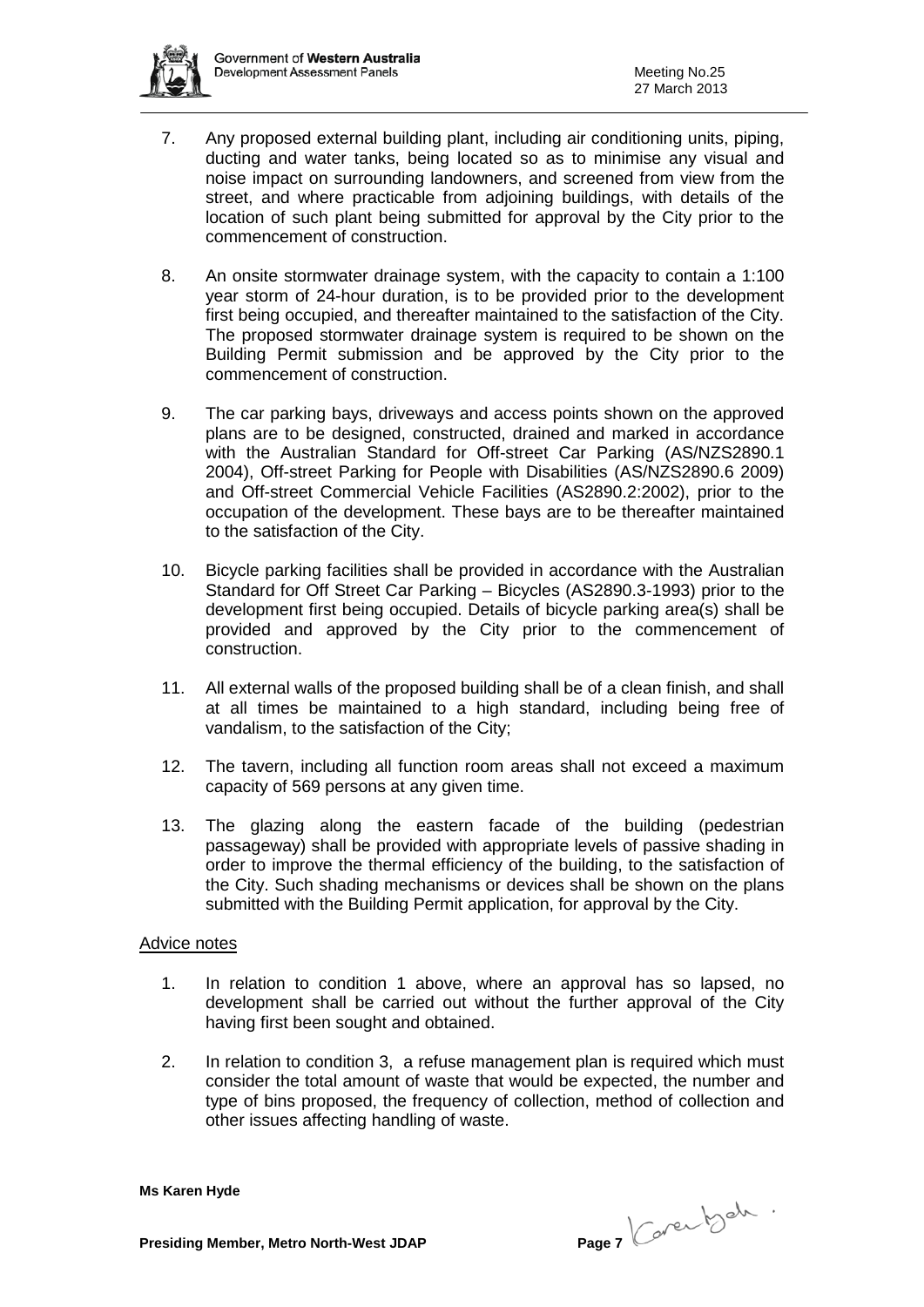

- 3. In relation to condition 10 above, the applicant and developer are strongly encouraged to consider the need for the provision of suitable amounts of shaded, secure, bicycle parking areas and end-of-trip facilities on the site.
- 4. The City's Local Laws require all commercial developments to be provided with a bin storage area of sufficient size to accommodate the bins that will be used and incorporating wash-down facilities. Minimum specification is a suitably screened 1.5m x 1.5m concrete pad 100mm thick with a floor graded to a floor waste connected to sewer and a hose cock.
- 5. Kitchen and food related areas to be designed and built in accordance with the Food *Act 2008*. It is recommended that detailed plans of the kitchen area are submitted to the City's Health & Environmental Services section for assessment and comment prior to obtaining a Building Permit. Please contact Health & Environmental Services on 9400 4933 for further information.
- 6. A report is required from a qualified acoustic consultant showing that noise generated by plant and equipment in the proposed development will meet the assigned levels of the *Environmental Protection (Noise) Regulations 1997* at the nearest noise sensitive premises. Report must also confirm if noise generated by bin servicing and deliveries to the proposed development prior to 7am or after 7pm Monday to Saturday and prior to 9am or after 7pm on Sunday and Public Holidays will meet the assigned levels of the *Environmental Protection (Noise) Regulations 1997* at the nearest noise sensitive premises.

# **The Primary Motion (as amended) was put and CARRIED UNANIMOUSLY.**

# **8. Form 2 – Responsible Authority Reports - Amending or cancelling DAP development approval**

Nil

# **9. Appeals to the State Administrative Tribunal**

The following State Administrative Tribunal Applications have been received:

- City of Stirling 2 Sixteen Storey Office Building Lot 212 (No.3) Tassels Place, Innaloo
- City of Stirling 10 Storey Office Building Lot 214 (No.7) Sunray Drive, Innaloo

# **10. Meeting Close**

The Presiding Member reminded the meeting that in accordance with Standing Order 7.3 only the Presiding Member may publicly comment on the operations or determinations of a DAP and other DAP members should not be approached to make comment.

**Presiding Member, Metro North-West JDAP Page 8**